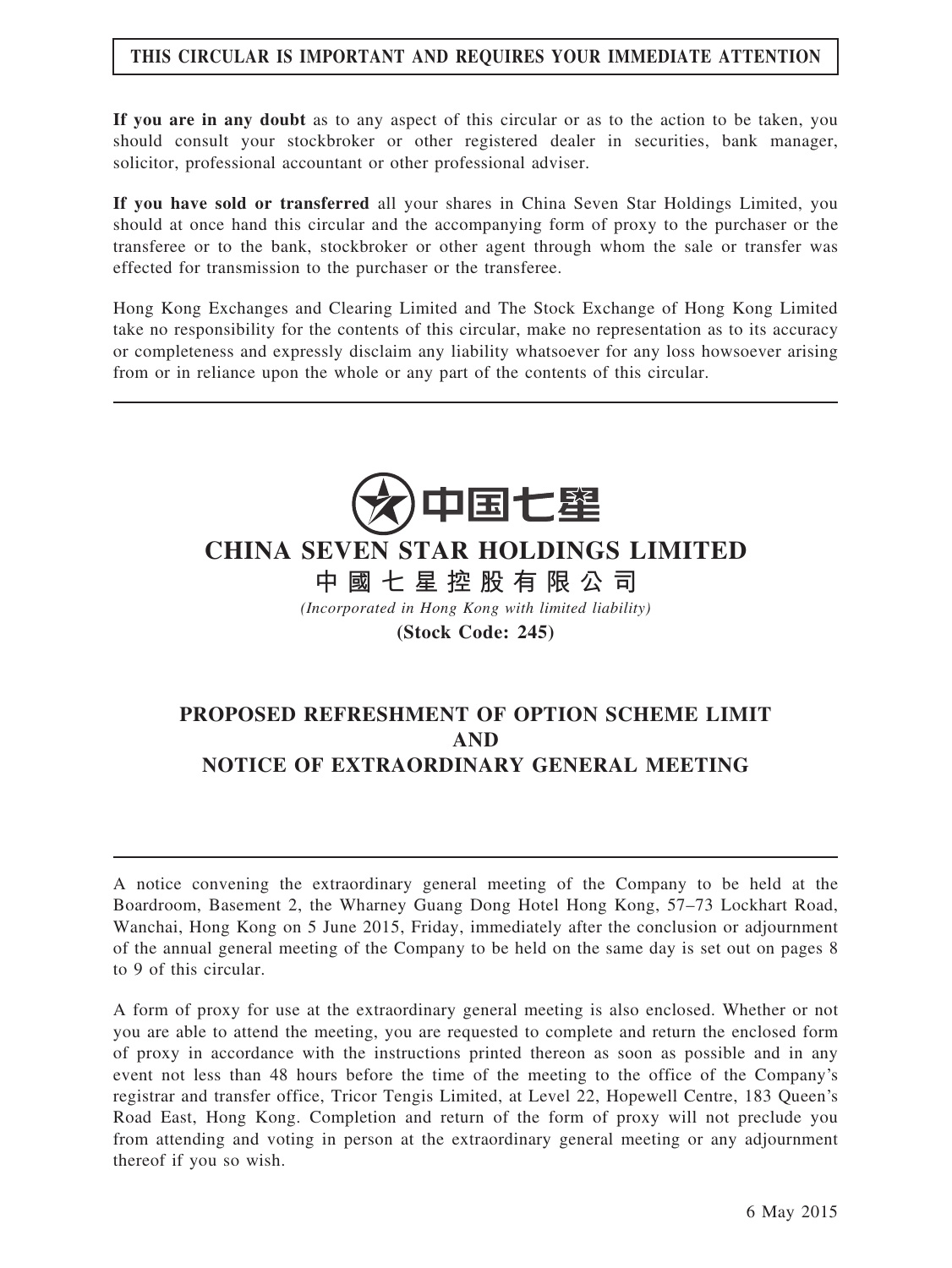## **CONTENTS**

### Page

|  | Letter from the Board                                                     |  |  |  |  |
|--|---------------------------------------------------------------------------|--|--|--|--|
|  |                                                                           |  |  |  |  |
|  | - Refreshment of the Option Scheme Limit under the Share Option Scheme  4 |  |  |  |  |
|  |                                                                           |  |  |  |  |
|  |                                                                           |  |  |  |  |
|  |                                                                           |  |  |  |  |
|  |                                                                           |  |  |  |  |
|  |                                                                           |  |  |  |  |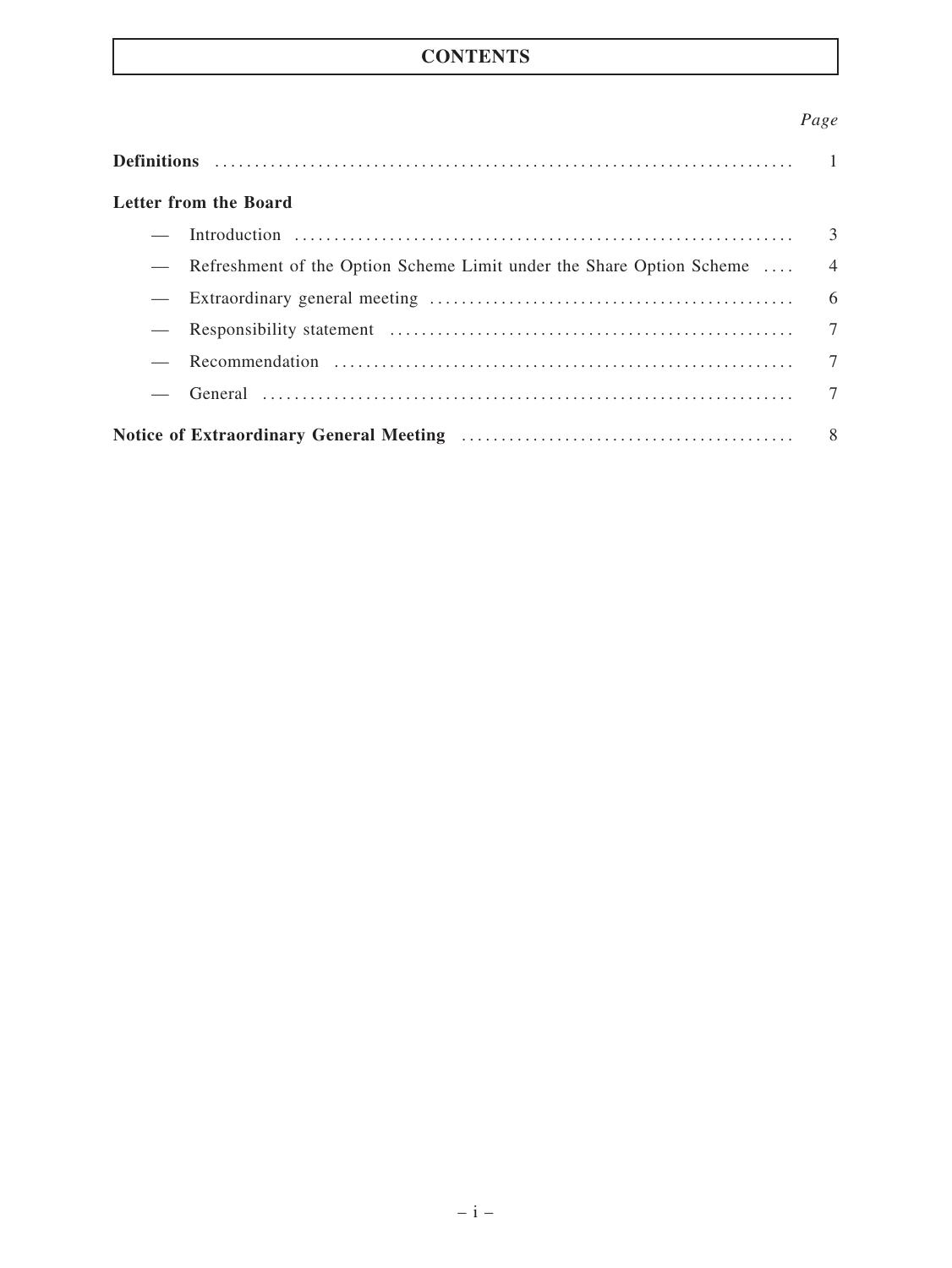In this circular, the following expressions have the following meanings, unless the context requires otherwise:

| "AGM"                     | the annual general meeting of the Company to be held at<br>the Boardroom, Basement 2, the Wharney Guang Dong<br>Hotel Hong Kong, 57-73 Lockhart Road, Wanchai, Hong<br>Kong on 5 June 2015, Friday, at 10:30 a.m., or any<br>adjournment thereof                                                                                                                                                                                                                                                   |
|---------------------------|----------------------------------------------------------------------------------------------------------------------------------------------------------------------------------------------------------------------------------------------------------------------------------------------------------------------------------------------------------------------------------------------------------------------------------------------------------------------------------------------------|
| "Articles"                | the existing articles of association of the Company                                                                                                                                                                                                                                                                                                                                                                                                                                                |
| "Board"                   | the board of Directors                                                                                                                                                                                                                                                                                                                                                                                                                                                                             |
| "Companies Ordinance"     | the Companies Ordinance (Chapter 622 of the Laws of<br>Hong Kong)                                                                                                                                                                                                                                                                                                                                                                                                                                  |
| "Company"                 | China Seven Star Holdings Limited (中國七星控股有限公<br>$\overline{\mathbb{E}}$ ) (Stock Code: 245), a company incorporated in Hong<br>Kong with limited liability, the Shares of which are listed<br>on the Main Board of the Stock Exchange                                                                                                                                                                                                                                                              |
| "Date of Adoption"        | 9 December 2013, being the date on which the New Share<br>Option Scheme was adopted by the Company                                                                                                                                                                                                                                                                                                                                                                                                 |
| "Director(s)"             | $directory(s)$ of the Company                                                                                                                                                                                                                                                                                                                                                                                                                                                                      |
| "EGM"                     | the extraordinary general meeting of the Company to be<br>held at the Boardroom, Basement 2, the Wharney Guang<br>Dong Hotel Hong Kong, 57-73 Lockhart Road, Wanchai,<br>Hong Kong on 5 June 2015, Friday, immediately after the<br>conclusion or adjournment of the AGM to be held on the<br>same day to consider and, if appropriate, to approve the<br>resolution(s) contained in the notice of the meeting which is<br>set out on pages 8 to 9 of this circular, or any adjournment<br>thereof |
| "Group"                   | the Company and its subsidiaries                                                                                                                                                                                                                                                                                                                                                                                                                                                                   |
| "Hong Kong"               | the Hong Kong Special Administrative Region of the<br>People's Republic of China                                                                                                                                                                                                                                                                                                                                                                                                                   |
| "Latest Practicable Date" | 29 April 2015, being the latest practicable date prior to the<br>printing of this circular for the purpose of ascertaining<br>certain information for inclusion in this circular                                                                                                                                                                                                                                                                                                                   |
| "Listing Committee"       | has the meaning ascribed thereto under the Listing Rules                                                                                                                                                                                                                                                                                                                                                                                                                                           |
| "Listing Rules"           | the Rules Governing the Listing of Securities on the Stock<br>Exchange                                                                                                                                                                                                                                                                                                                                                                                                                             |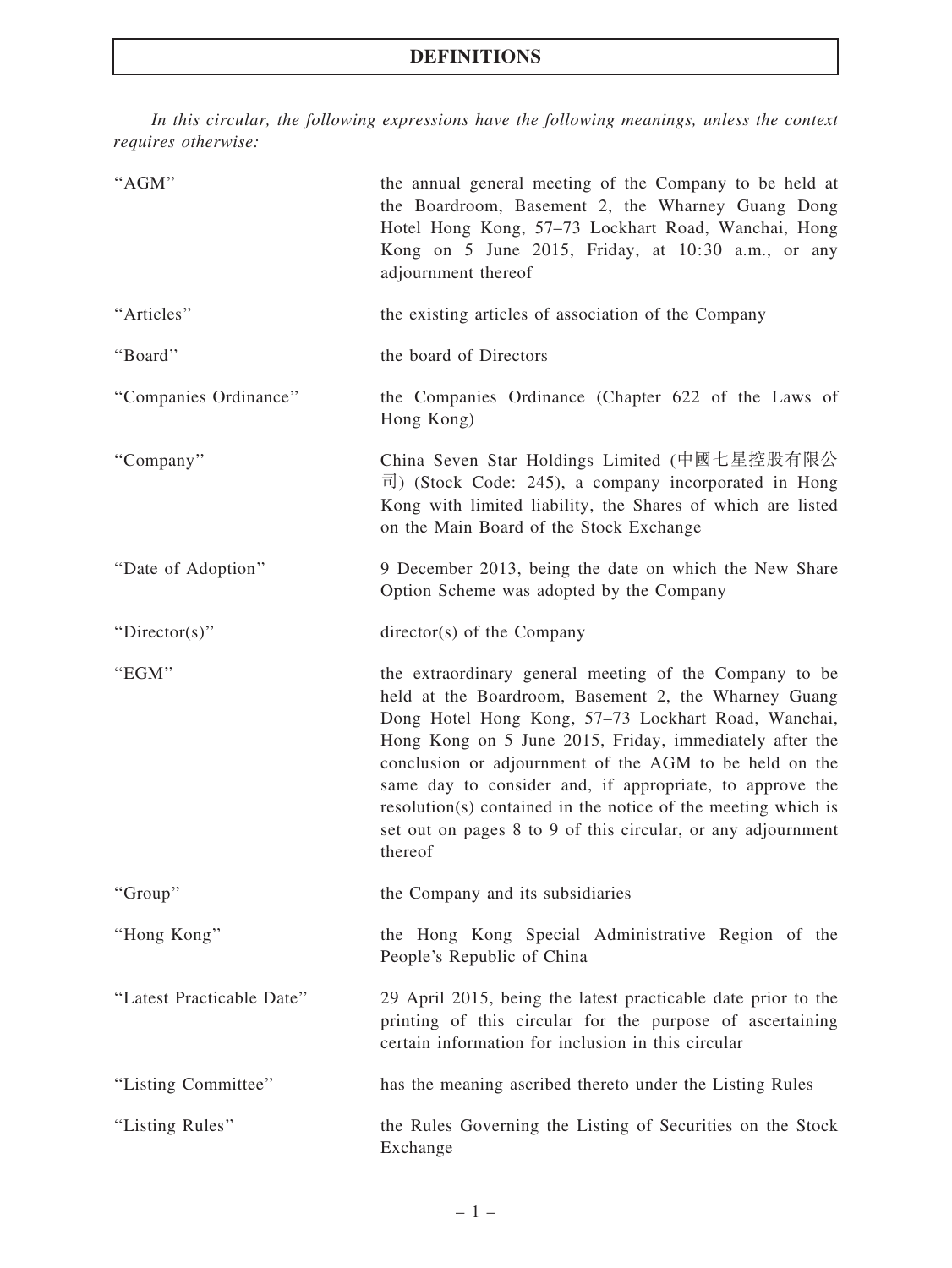## DEFINITIONS

| "New Share Option Scheme"               | the share option scheme adopted by the Company on the<br>Date of Adoption                                                                                                                                                                                                                                                                                                                          |  |  |  |
|-----------------------------------------|----------------------------------------------------------------------------------------------------------------------------------------------------------------------------------------------------------------------------------------------------------------------------------------------------------------------------------------------------------------------------------------------------|--|--|--|
| "Old Share Option Scheme"               | the share option scheme adopted by the Company on 28<br>May 2004 and terminated on 9 December 2013                                                                                                                                                                                                                                                                                                 |  |  |  |
| "Option Scheme Limit"                   | the maximum number of Shares which may be allotted and<br>issued upon the exercise of all options which initially shall<br>not in aggregate exceed 10% of the Shares in issue as at the<br>date of adoption of the New Share Option Scheme and<br>thereafter, if refreshed shall not exceed 10% of the Shares<br>in issue as at the date of approval of the refreshed limit by<br>the Shareholders |  |  |  |
| "Refreshment of Option<br>Scheme Limit" | the proposed refreshment of the Option Scheme Limit                                                                                                                                                                                                                                                                                                                                                |  |  |  |
| "Share(s)"                              | ordinary share(s) of the Company                                                                                                                                                                                                                                                                                                                                                                   |  |  |  |
| "Shareholder(s)"                        | holder(s) of the Shares                                                                                                                                                                                                                                                                                                                                                                            |  |  |  |
| "Stock Exchange"                        | The Stock Exchange of Hong Kong Limited                                                                                                                                                                                                                                                                                                                                                            |  |  |  |
| "HK\$"                                  | Hong Kong dollars, the lawful currency of Hong Kong                                                                                                                                                                                                                                                                                                                                                |  |  |  |
| $\lq\lq q_0$ "                          | per cent.                                                                                                                                                                                                                                                                                                                                                                                          |  |  |  |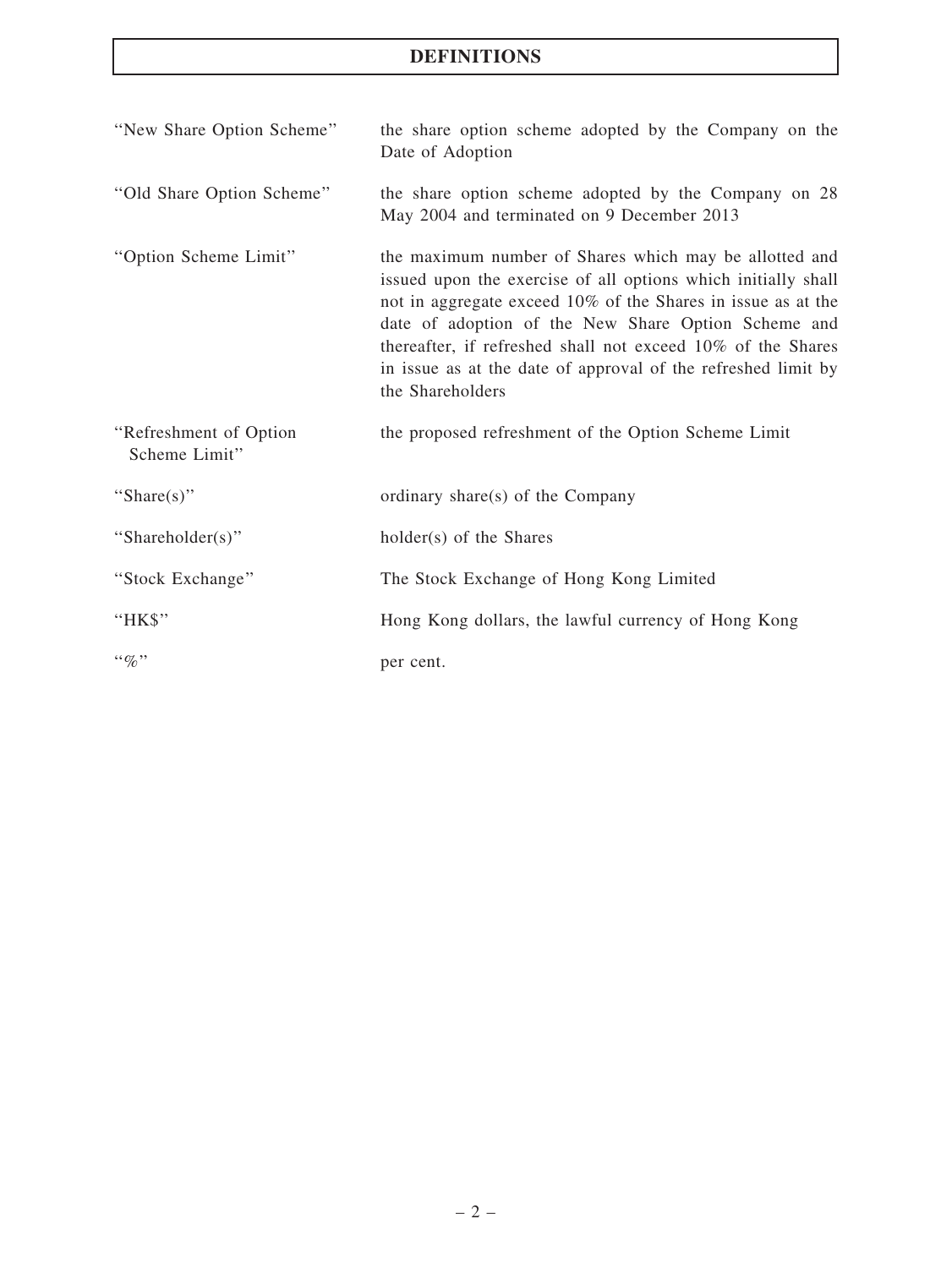The purpose of this circular is to provide you with, among other things, (i) details of the Refreshment of Option Scheme Limit; and (ii) the notice of the EGM to be convened and held for the purpose of considering and, if thought fit, passing the relevant resolution(s) to approve, among other things, the proposed Refreshment of Option Scheme Limit.

#### – 3 –

中国七壆

## CHINA SEVEN STAR HOLDINGS LIMITED

中 國 七 星 控 股 有 限 公 司

(Incorporated in Hong Kong with limited liability)

(Stock Code: 245)

Executive Directors: Mr. NI Xinguang (Chairman) Ms. CHEN Xiaoyan

Non-executive Director: Mr. TU Baogui

Registered and principal office: Unit A02, 11/F Bank of East Asia Harbour View Centre 56 Gloucester Road Wanchai Hong Kong

Independent non-executive Directors: Mr. WONG Chak Keung Mr. LU Wei Mr. LING Yu Zhang

6 May 2015

To the Shareholders

Dear Sir or Madam,

## PROPOSED REFRESHMENT OF OPTION SCHEME LIMIT AND

## NOTICE OF EXTRAORDINARY GENERAL MEETING

#### INTRODUCTION

On 28 April 2015, the Board announced that the Company proposes to refresh the Option Scheme Limit which, if refreshed, shall not in aggregate exceed 10% of the Shares in issue as at the date of the EGM.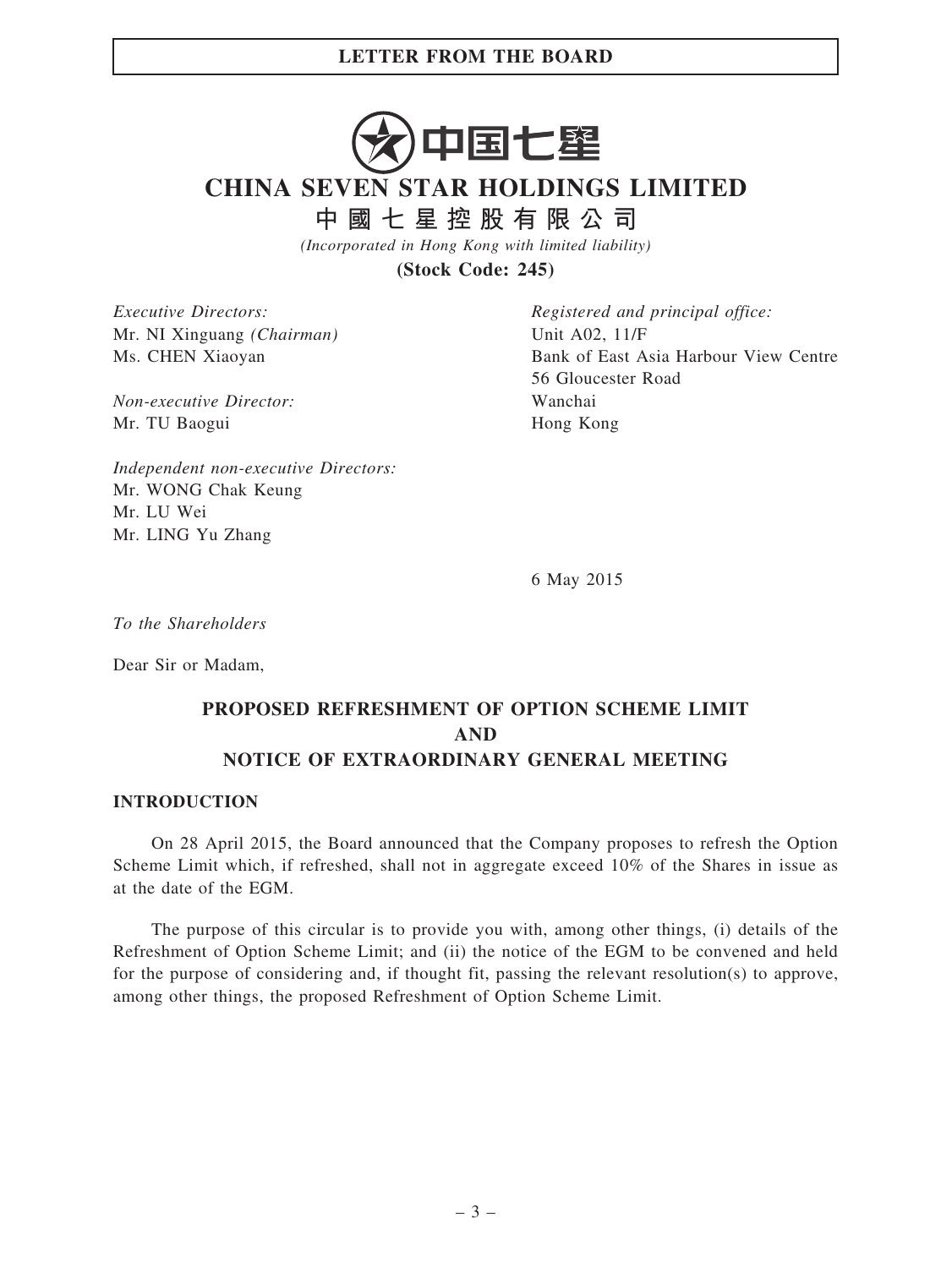#### REFRESHMENT OF THE OPTION SCHEME LIMIT UNDER THE SHARE OPTION **SCHEME**

#### Terms of the Option Scheme Limit

The Old Share Option Scheme was adopted by resolution of the Shareholders on 28 May 2004 and terminated by an ordinary resolution at the extraordinary general meeting held on 9 December 2013. The Share Option Scheme was conditionally adopted by the Company on the Date of Adoption. As at the Latest Practicable Date, apart from the New Share Option Scheme, the Group has no other share option scheme in force. The purpose of the New Share Option Scheme is to enable the Group to grant options to the eligible participants under the New Share Option Scheme as incentives or rewards for their contribution to the Group and to enable the Group to recruit and retain high-calibre employees and attract human resources that are valuable to the Group.

Pursuant to the New Share Option Scheme and in compliance with Chapter 17 of the Listing Rules:

- (i) the total number of Shares in respect of which options may be granted under the New Share Option Scheme and any other share option schemes of the Company shall not exceed 10% of the total number of Shares in issue on its date of adoption unless the Company seeks the approval of the Shareholders in general meeting for refreshing the 10% limit under the New Share Option Scheme provided that options lapsed in accordance with the terms of the New Share Option Scheme or any other share option schemes of the Company will not be counted for the purpose of calculating the 10% limit.
- (ii) the Company may seek approval of the Shareholders in general meeting for refreshing the 10% limit as prescribed in (i) above such that the total number of Shares in respect of which options may be granted under the New Share Option Scheme and any other share option schemes of the Company as ''refreshed'' shall not exceed 10% of the total number of Shares in issue as at the date of the approval of the Shareholders on the refreshment of the 10% limit provided that options previously granted under the New Share Option Scheme or any other share option schemes of the Company (including options outstanding, cancelled, lapsed or exercised in accordance with the terms of the New Share Option Scheme or any other share option schemes of the Company) will not be counted for the purpose of calculating the limit as ''refreshed''.
- (iii) the maximum number of Shares which may be issued upon exercise of all outstanding options granted under the New Share Option Scheme and any other share option schemes of the Company must not exceed 30% of the total number of Shares in issue from time to time.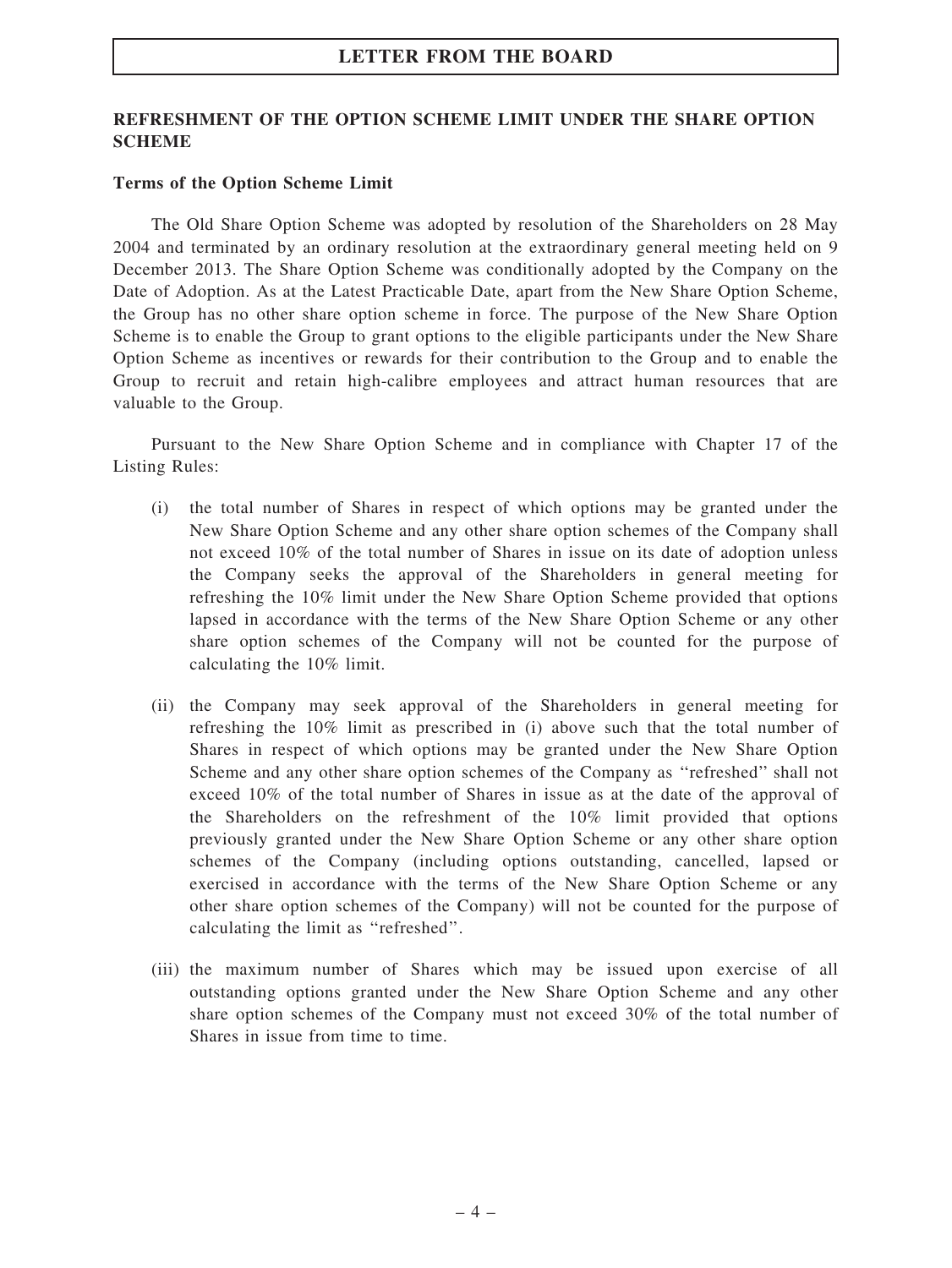#### Details of the Option Scheme Limit

Pursuant to the terms of the New Share Option Scheme and in compliance with Chapter 17 of the Listing Rules, the maximum number of Shares which may be issued upon the exercise of all the options granted or to be granted under the New Share Option Scheme or any other share option schemes of the Company must not, in aggregate, exceed 219,833,125 Shares, being 10% of the Shares in issue as at the Date of Adoption. The Option Scheme Limit has not been previously refreshed since the Date of Adoption. According to the terms of the New Share Option Scheme, the Company may seek prior approval from the Shareholders to refresh the Option Scheme Limit to the extent not exceeding 10% of the Shares in issue as at the date of such Shareholders' approval.

Details of the total number of options granted under the New Share Option Scheme since Date of Adoption up to the Latest Practicable Date are set out below:

|                  | Number of options |                  |                  |        |             |  |
|------------------|-------------------|------------------|------------------|--------|-------------|--|
|                  | Granted           | <b>Exercised</b> | <b>Cancelled</b> | Lapsed | Outstanding |  |
| New Share Option |                   |                  |                  |        |             |  |
| Scheme           | 219,600,000       |                  |                  |        | 219,600,000 |  |

As at the Latest Practicable Date, 1,476,960 share options granted under the Old Share Option Scheme remain outstanding entitling the holders of the share options to subscribe for an aggregate of 1,476,960 Shares, representing approximately 0.06% of the Shares in issue as at the Latest Practicable Date and 219,600,000 options granted to eligible participants under the New Share Option Scheme remain outstanding, representing approximately 9.51% of the Shares in issue, which is 2,308,331,250 Shares, as at the Latest Practicable Date. All of these options were granted in accordance with the rules of the New Share Option Scheme.

#### Proposed refreshment of the Option Scheme Limit

Given that over 99.89% of the existing Option Scheme Limit has been utilised as at the Latest Practicable Date, the Board holds the view that the Company should refresh the Option Scheme Limit in accordance with the rules of the New Share Option Scheme so that the New Share Option Scheme may continue to serve its intended purpose for the benefit of the Group.

If the Refreshment of Option Scheme Limit is approved at the EGM, based on the 2,308,331,250 Shares in issue as at the Latest Practicable Date and on the basis that no Shares would be issued and/or repurchased by the Company from the Latest Practicable Date up to the date of the EGM, the Company will be allowed under the ''refreshed limit'' to grant options carrying the rights to subscribe for up to a total of approximately 230,833,125 Shares, representing 10% of the Shares in issue as at the date of the EGM.

In addition, the Board holds the view that the grant of options in full under the refreshed 10% Option Scheme Limit will not cause the Shares to be issued upon exercise of all outstanding options granted and available to be granted under the New Share Option Scheme to be in excess of 30% of the Shares in issue from time to time.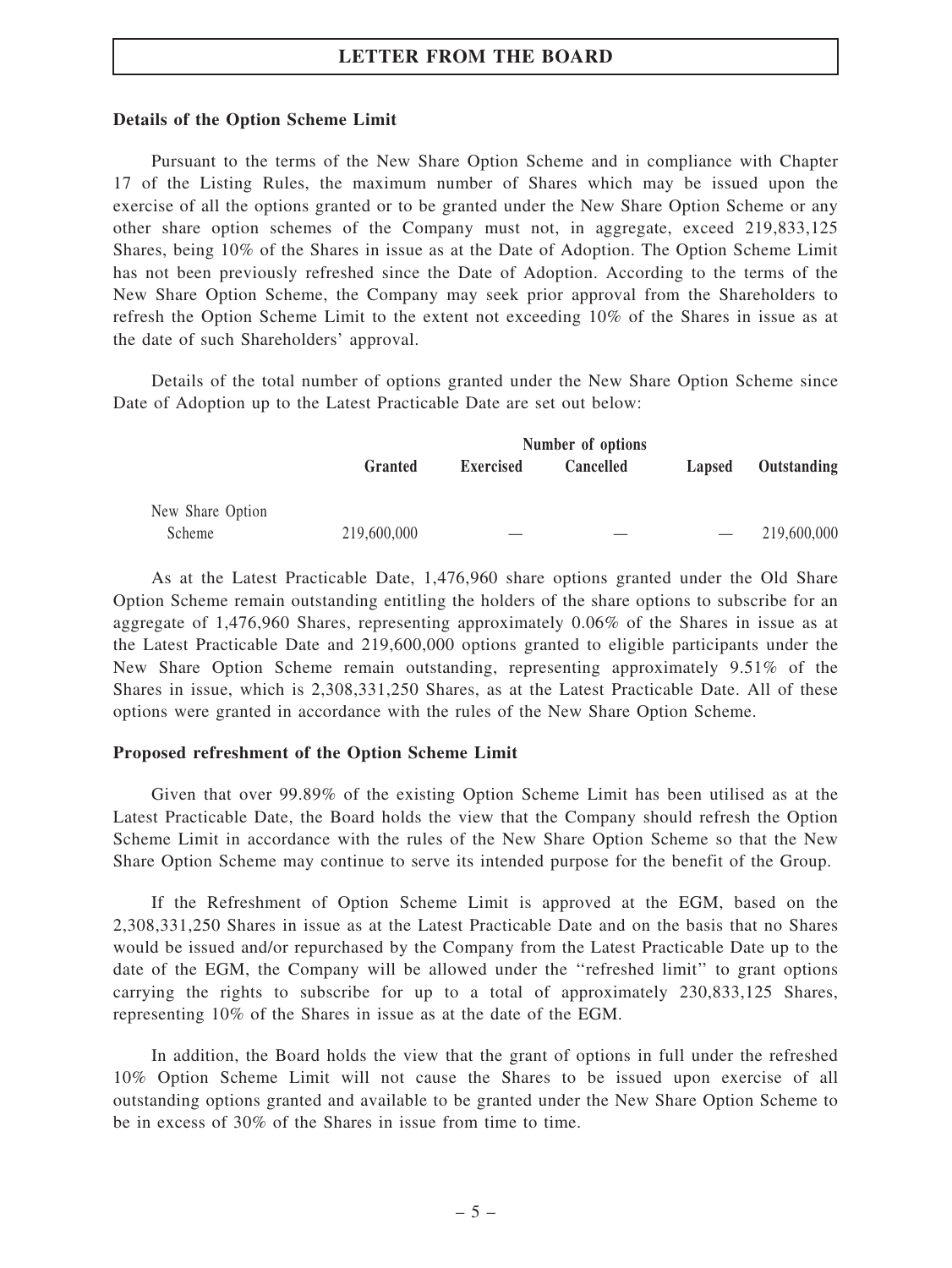#### Reasons for the Refreshment of Option Scheme Limit

The Board holds the view that the Refreshment of Option Scheme Limit is in the interests of the Company and the Shareholders as a whole because it enables the Board to grant options to the eligible participants under the New Share Option Scheme to subscribe for the Shares under the New Share Option Scheme as to reward and motivate the eligible participants under the New Share Option Scheme to contribute further to the success of the Group.

#### Conditions of the Refreshment of Option Scheme Limit

The Refreshment of Option Scheme Limit is conditional upon:

- (i) the passing of an ordinary resolution at the EGM to approve the Refreshment of Option Scheme Limit; and
- (ii) the Listing Committee of the Stock Exchange granting the listing of, and permission to deal in any new Shares which may fall to be allotted and issued upon the exercise of the subscription rights attaching to the options that may be granted under the refreshed limit of the New Share Option Scheme up to 10% of the Shares in issue as at the date of passing of the relevant resolution at the EGM.

#### Application for listing

Application will be made to the Listing Committee of the Stock Exchange for granting the listing of, and permission to deal in any new Shares which may fall to be allotted and issued upon the exercise of the subscription rights attaching to the options that may be granted under the refreshed limit of the New Share Option Scheme up to 10% of the Shares in issue as at the date of passing of the relevant resolution at the EGM.

#### EXTRAORDINARY GENERAL MEETING

The notice of the EGM is set out on pages 8 to 9 of this circular. At the EGM, a resolution will be proposed to approve the Refreshment of Option Scheme Limit.

A form of proxy for use at the EGM is enclosed herewith. If you are unable to attend and/ or vote at the EGM in person, you are requested to complete the form of proxy and return it to the Company's registrar and transfer office, Tricor Tengis Limited at Level 22, Hopewell Centre, 183 Queen's Road East, Hong Kong as soon as possible and in any event not less than 48 hours before the time of the EGM or any adjournment thereof. Completion and return of the form of proxy shall not preclude you from attending and voting in person at the EGM or any adjournment thereof should you so wish.

Pursuant to Rule 13.39(4) of the Listing Rules, all votes of shareholders at a general meeting must be taken by poll, except where the chairman of the meeting, in good faith, decides to allow a resolution which relates purely to a procedural or administrative matter to be voted on by a show of hands. Therefore, every resolution put to the vote at the EGM will be taken by way of poll. An announcement on the poll vote results will be made by the Company after the EGM in the manner prescribed under Rule 13.39(5) of the Listing Rules.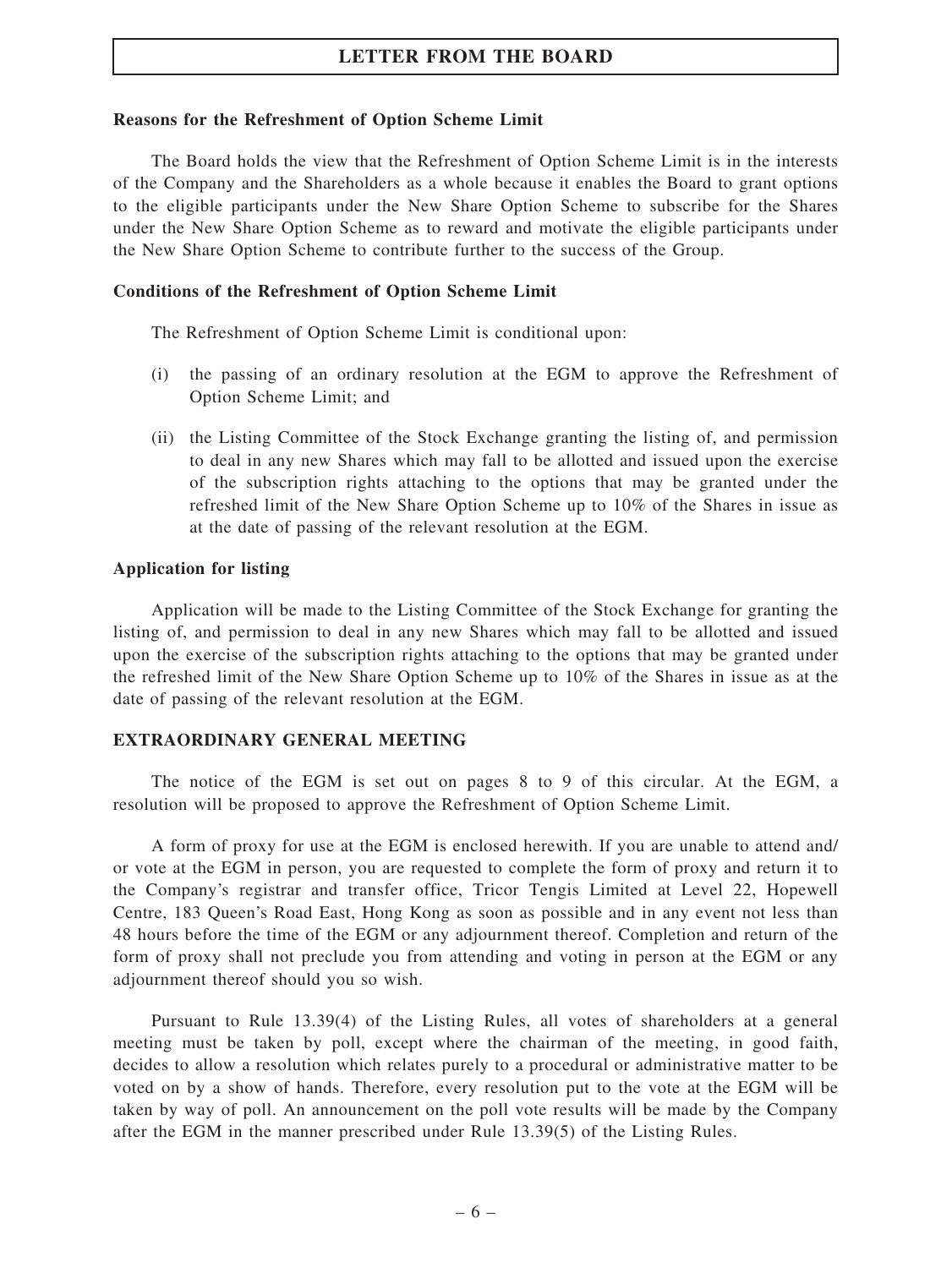#### RESPONSIBILITY STATEMENT

This circular, for which the Directors collectively and individually accept full responsibility, includes particulars given in compliance with the Listing Rules for the purpose of giving information with regard to the Group. The Directors, having made all reasonable enquiries, confirm that to the best of their knowledge and belief the information contained in this circular is accurate and complete in all material respects and not misleading or deceptive, and there are no other matters the omission of which would make any statement herein or this circular misleading.

#### RECOMMENDATION

The Board considers that the resolution in relation to the Refreshment of Option Scheme Limit to be proposed at the EGM are in the best interests of the Company and the Shareholders as a whole. Accordingly, the Board recommends the Shareholders to vote in favour of such resolution at the EGM. Shareholders should note that the Directors will exercise their voting rights in respect of all their shareholdings (if any) in favour of the resolution.

#### GENERAL

To the best of the Directors' knowledge, information and belief, having made all reasonable enquiries, no Shareholder is required to abstain from voting on any resolution to be proposed at the EGM.

> Yours faithfully, For and on behalf of the Board China Seven Star Holdings Limited Ni Xinguang Chairman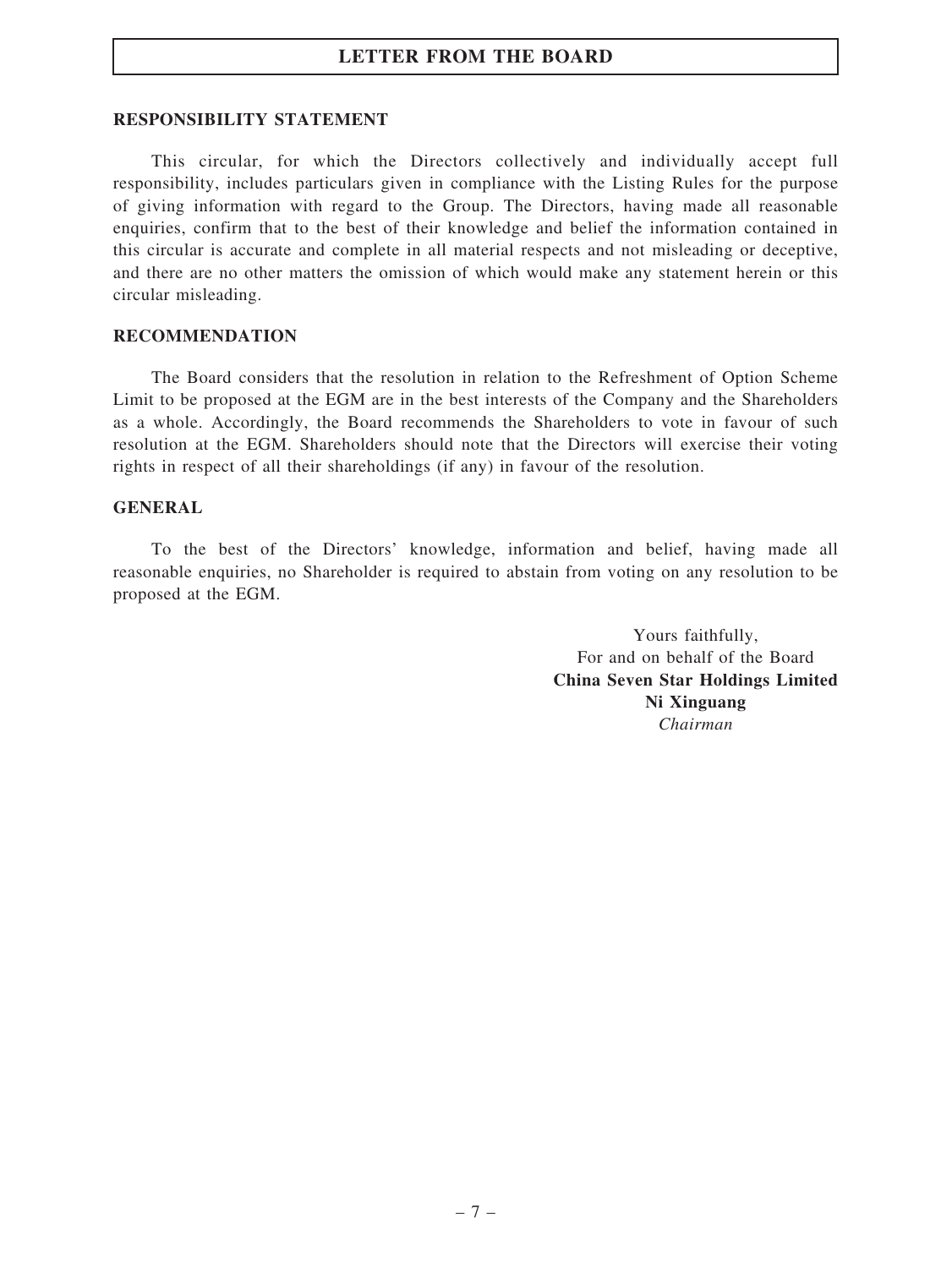# 中国七壆

## CHINA SEVEN STAR HOLDINGS LIMITED

中 國 七 星 控 股 有 限 公 司

(Incorporated in Hong Kong with limited liability)

(Stock Code: 245)

NOTICE IS HEREBY GIVEN that the extraordinary general meeting (the ''EGM'') of China Seven Star Holdings Limited (the ''Company'') will be held at the Boardroom, Basement 2, the Wharney Guang Dong Hotel Hong Kong, 57–73 Lockhart Road, Wanchai, Hong Kong on 5 June 2015, Friday, immediately after the conclusion or adjournment of the annual general meeting of the Company to be held on the same day, to consider and, if thought fit, passing with or without modification the following resolution of the Company:

#### ORDINARY RESOLUTION

''THAT subject to and conditional upon the Listing Committee of The Stock Exchange of Hong Kong Limited (the "Stock Exchange") granting the listing of, and permission to deal in, the additional shares of the Company (the ''Shares'') to be issued pursuant to the exercise of options which may be granted under the share option scheme adopted by the Company on 9 December 2013 (the ''Share Option Scheme''), the refreshment of the general limit in respect of the grant of options to subscribe for Shares under the Share Option Scheme be and is hereby approved provided that:

- (a) the total number of Shares which may be allotted and issued upon the exercise of all options to be granted under the Share Option Scheme and any other share option schemes of the Company under the limit as refreshed hereby shall not exceed 10% of the total number of Shares in issue as at the date of passing this resolution (the ''Refreshed Limit'');
- (b) options previously granted under the Share Option Scheme and any other share option schemes of the Company (including those outstanding, cancelled, lapsed or exercised in accordance with the terms of the Share Option Scheme or any other share option schemes of the Company) will not be counted for the purpose of calculating the Refreshed Limit;
- (c) the Directors be and are hereby unconditionally authorised to do all such acts and things and execute all such documents, including under seal where applicable, as they consider necessary or expedient to give effect to the foregoing arrangement; and